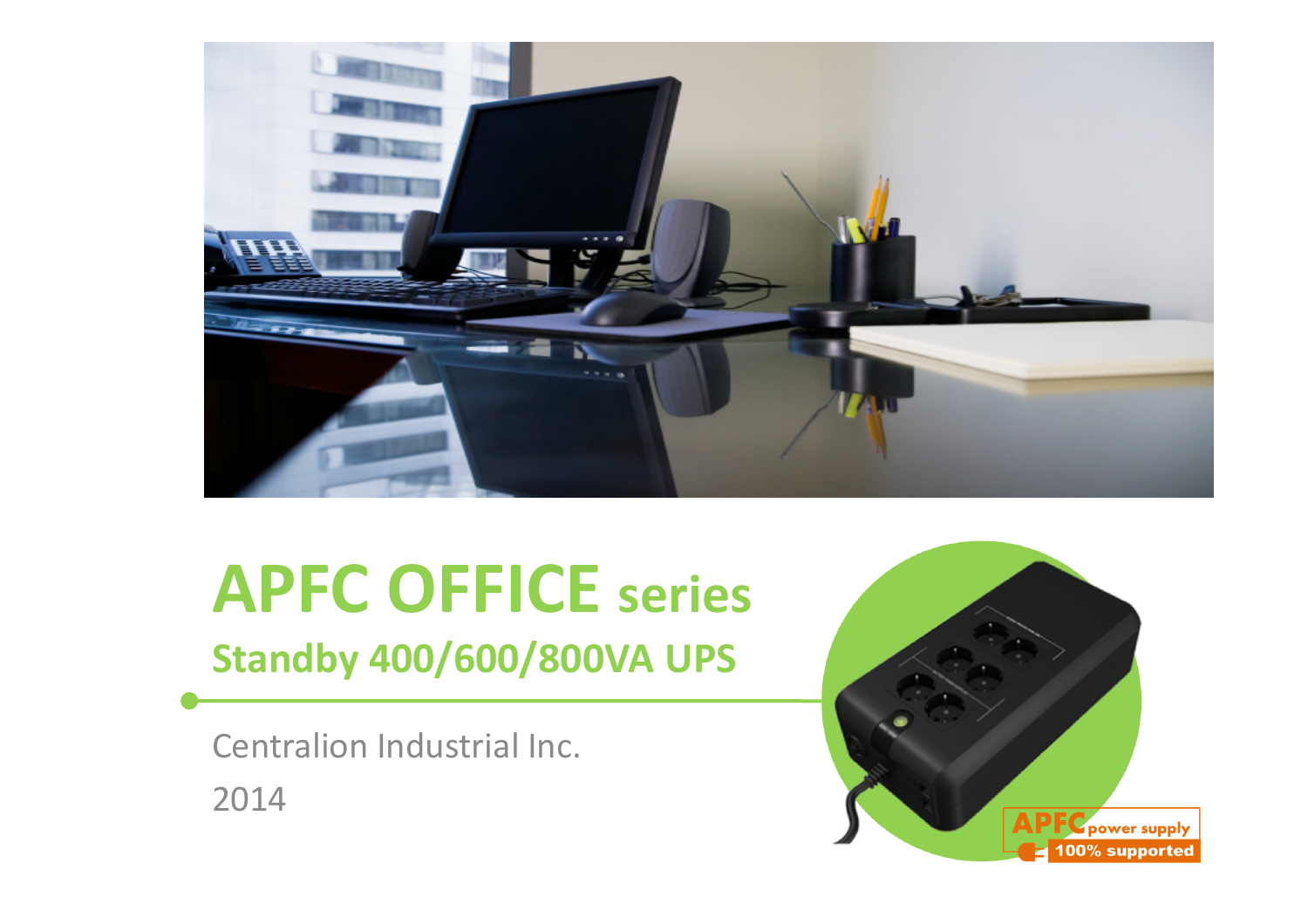### Product Outlook

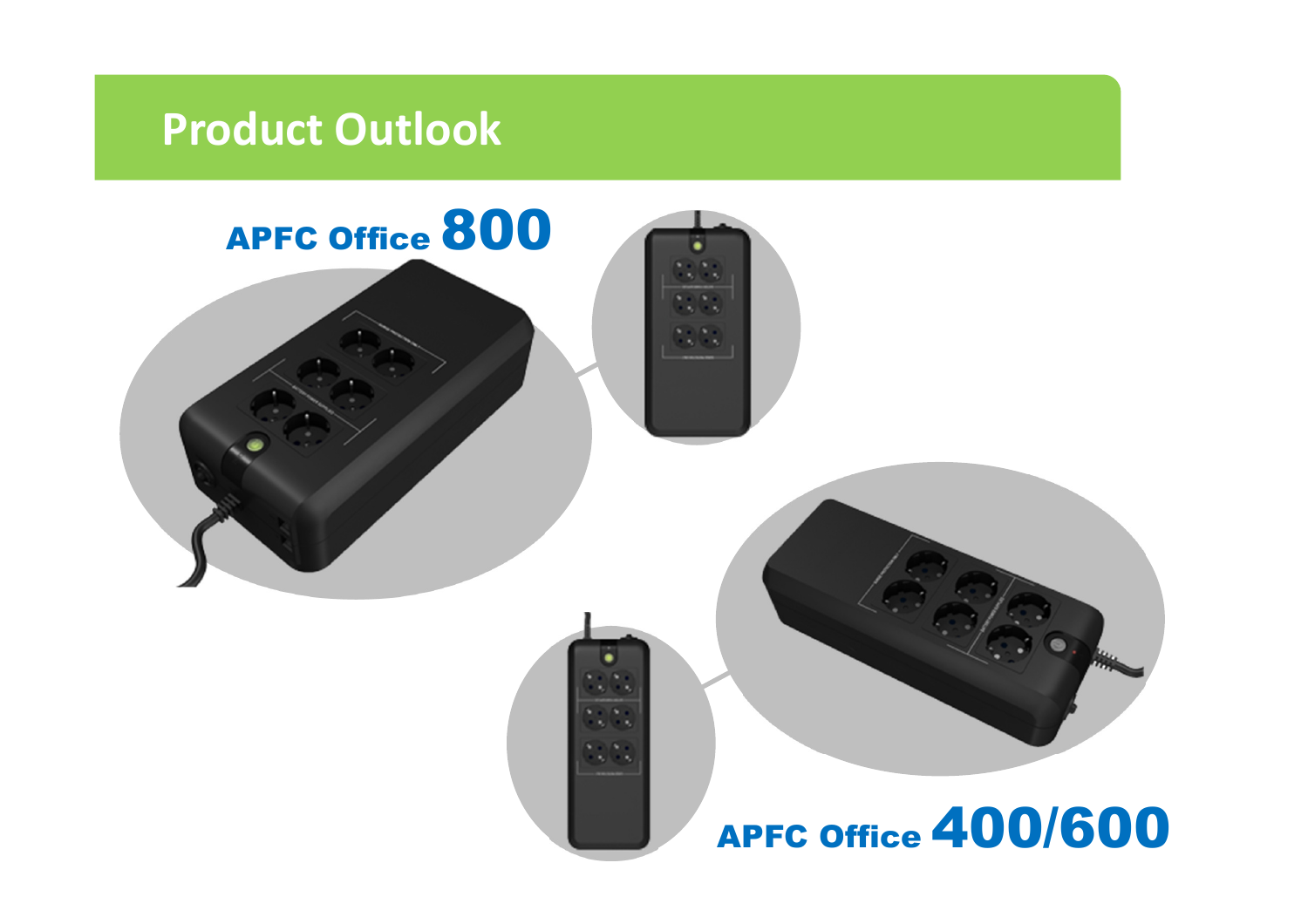#### What is APFC?

APFC (Active Power Factor Correction) is an advanced feature on switch power supply (SPS) which leads to better energy utilization and reduces the size of power supply.

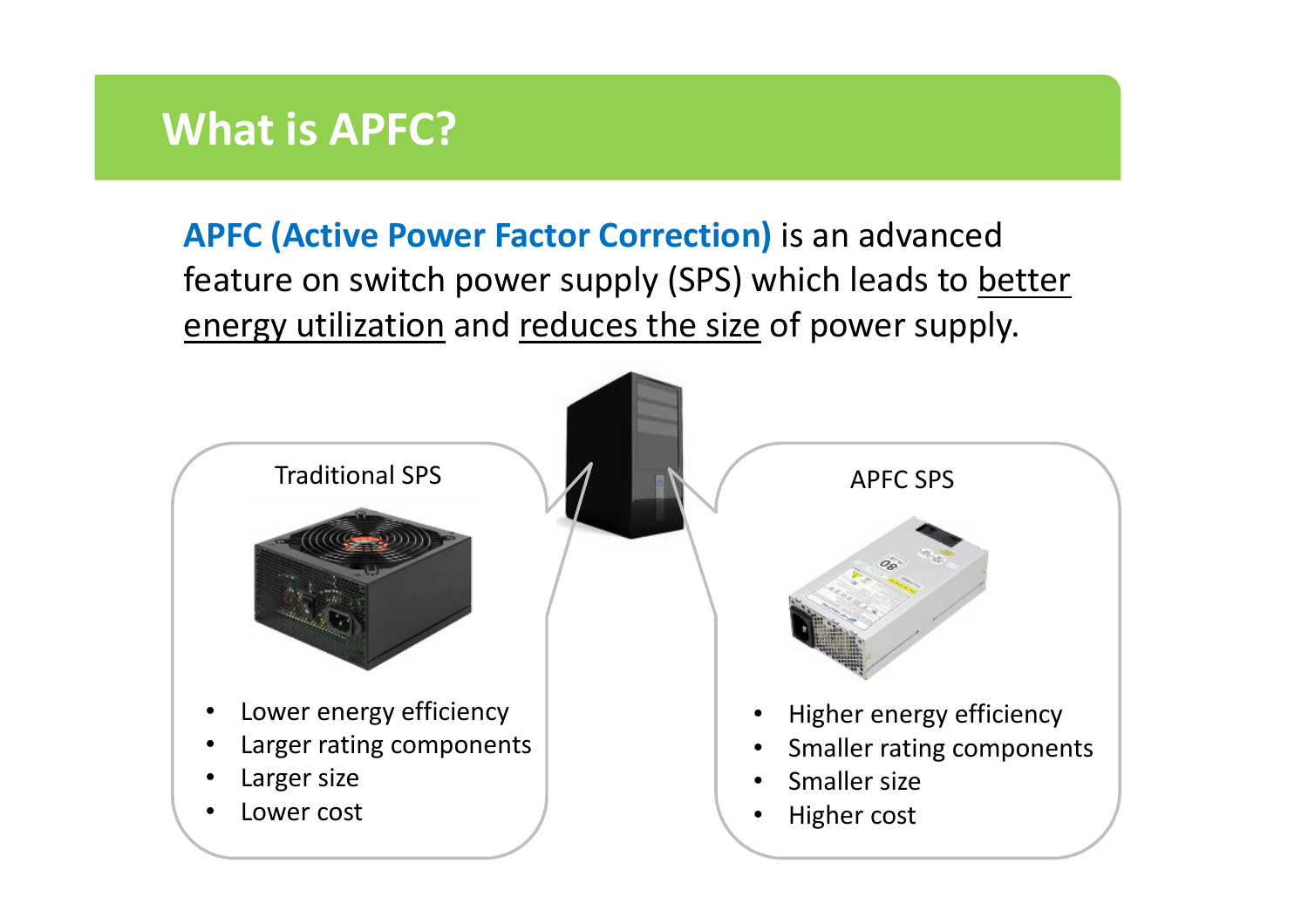#### What does APFC means to UPS?

Imaging there is an energy tank inside the APFC SPS which has to be filled up first before the energy can continuous supply to PC.





During the start-up period, APFC SPS requires large energy from UPS which can make UPS overloaded.

As a result the user has to backup the PC by UPS with **double capacity**, just to fulfill the energy need at start-up.

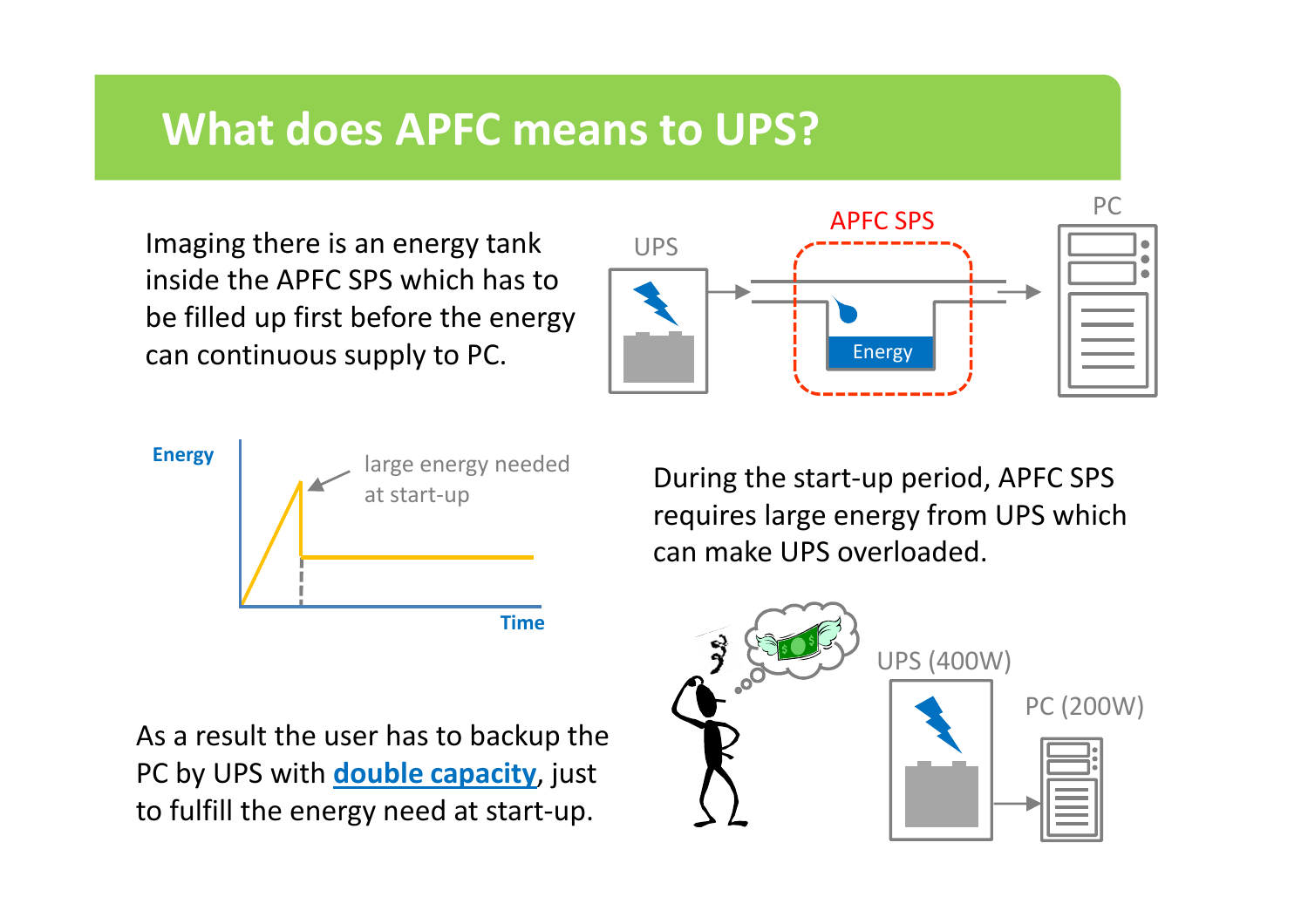#### What does APFC OFFICE do differentlyto backup loads with APFC?

Output Voltage(Other UPS)



During start-up, output voltage is drawn down without enough energy to loads⇒ UPS stops with over-loading error

Output VoltageAPFC OFFICE UPS



With patented PWM control, the pulse width is purposely extended to provide more energy during start-up, without affecting the frequency⇒ UPS works normally without over-loading error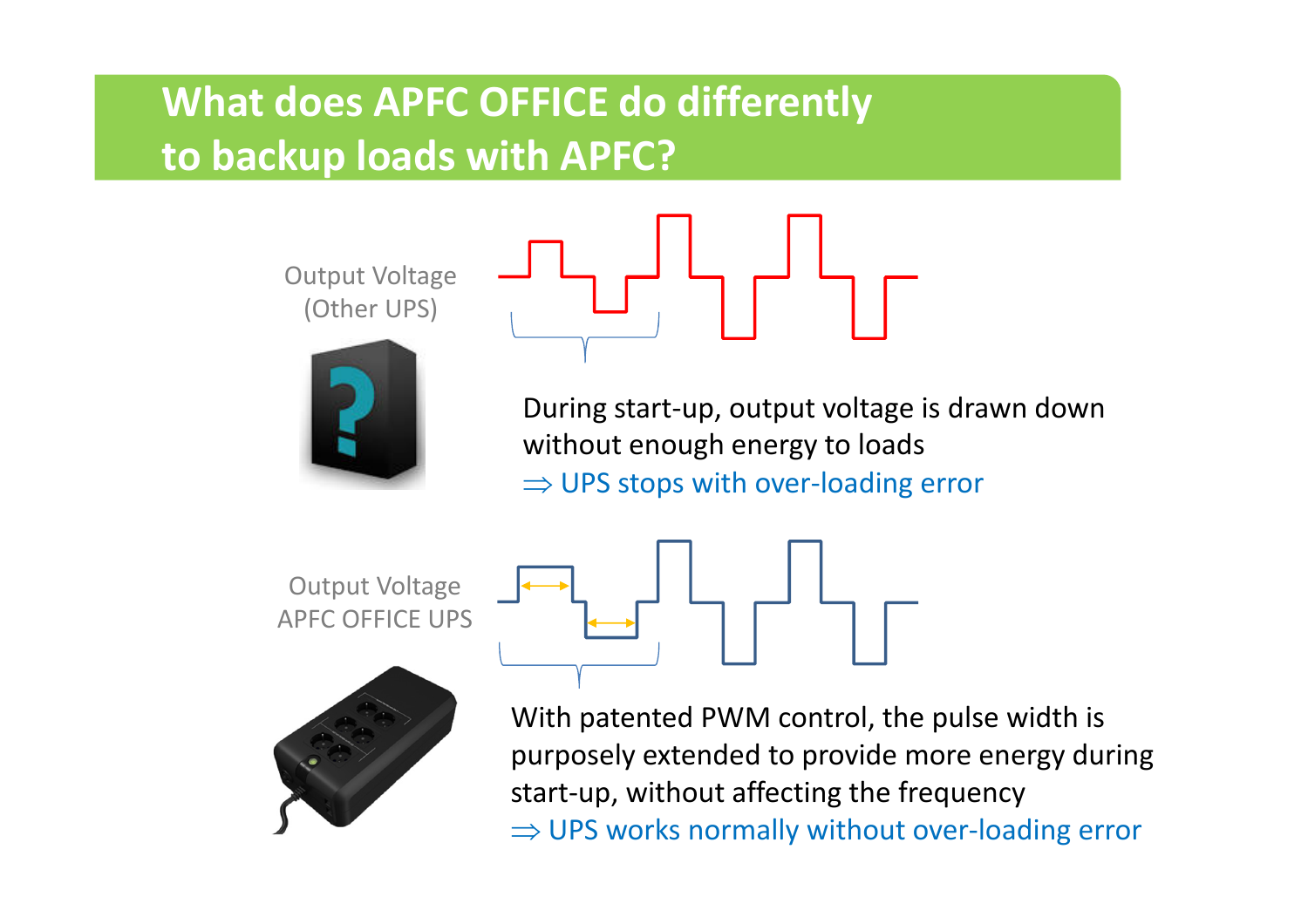#### What benefit does APFC OFFICE offer?

#### To backup a desktop PC with 300W APFC switching power supply

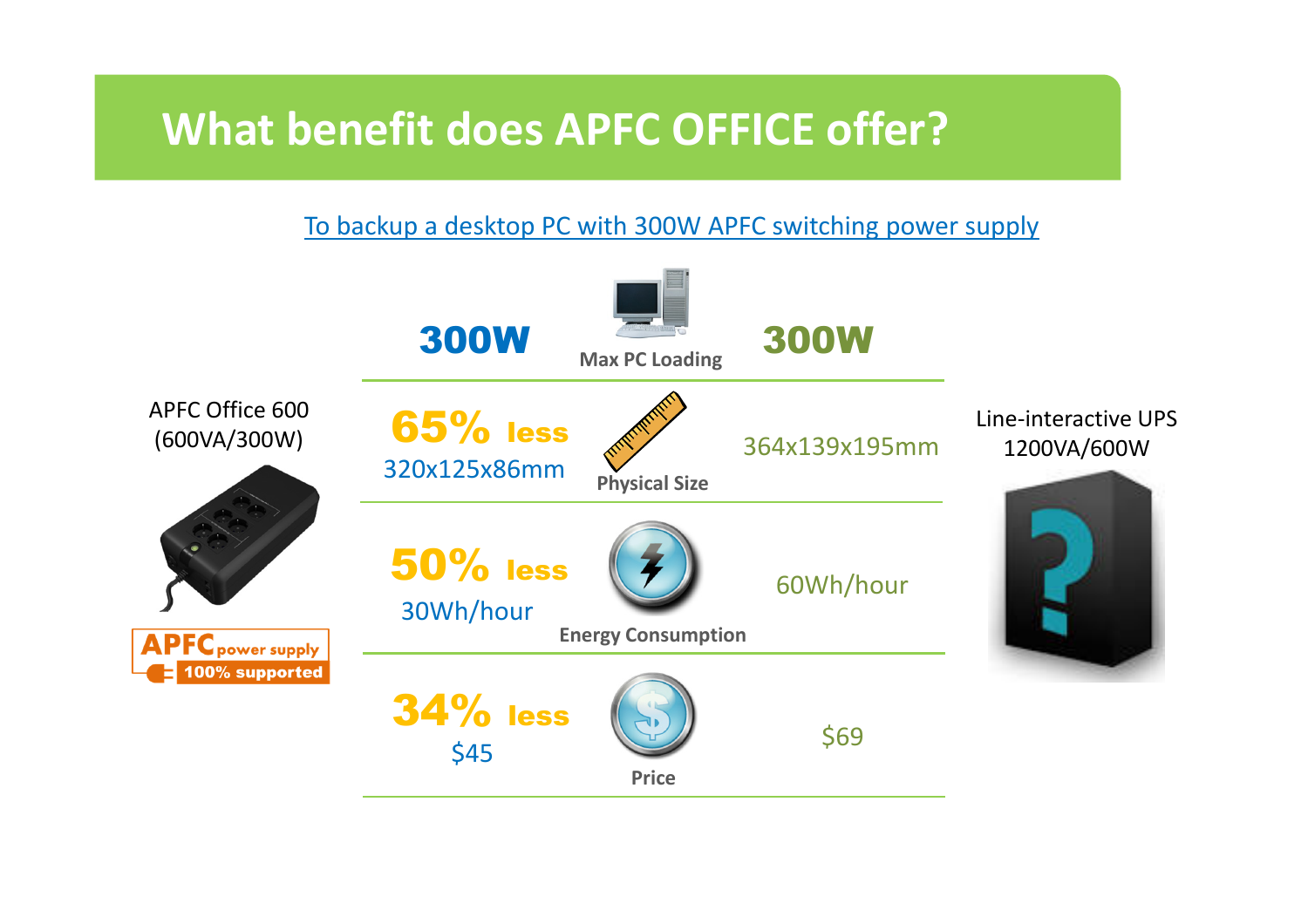#### Why APFC OFFICE UPS?



No more large UPS for small PC with APFC SPS just to cover the start-up problem

Cost saving: purchase the UPS with capacity as large as the loads need





Space saving: no more bulky UPS to occupy your limited space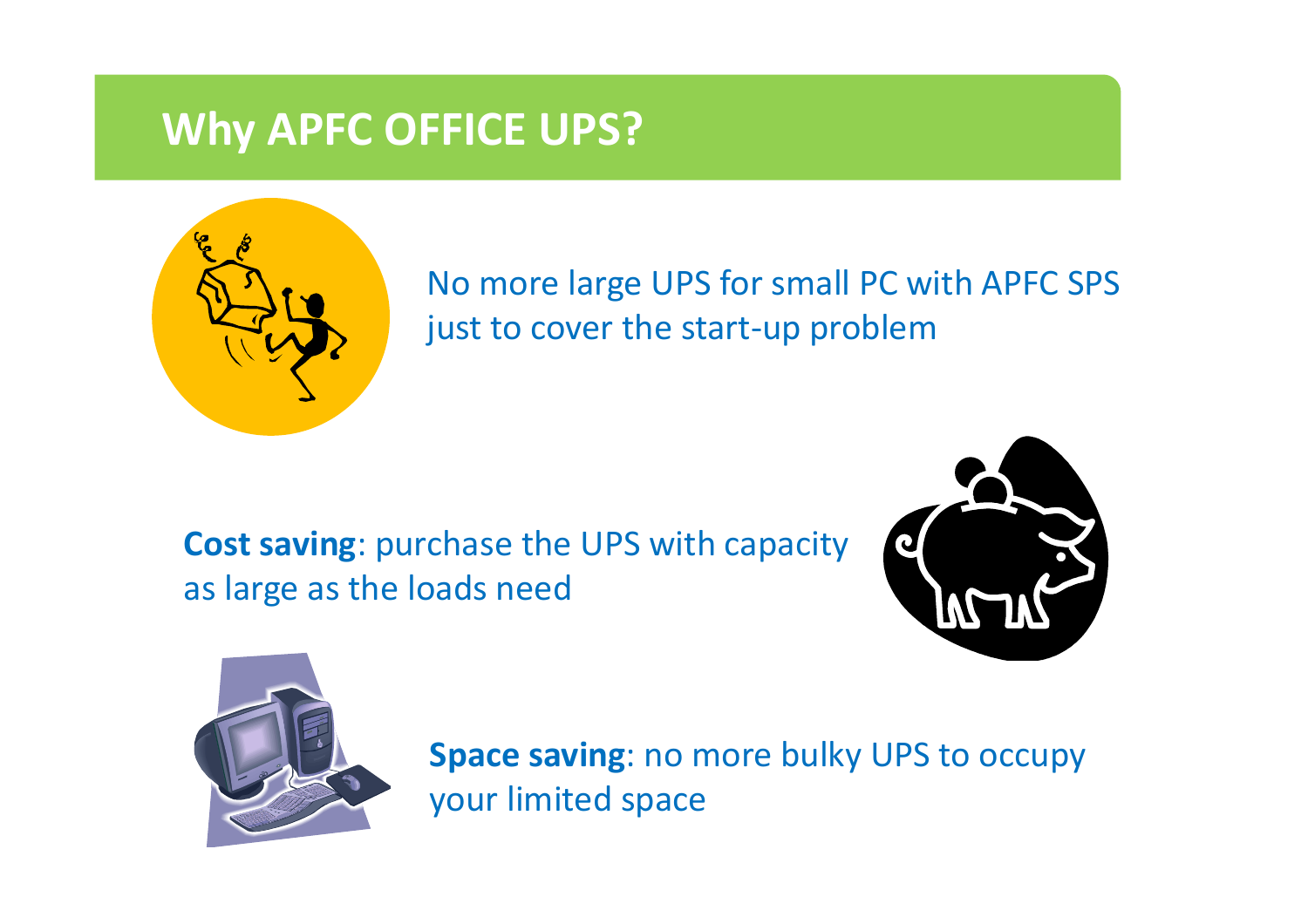# Specification (1/2)

| <b>MODEL</b>                     |                                                       | OfficePlus 400                          | OfficePlus 600 | OfficePlus 800 |  |
|----------------------------------|-------------------------------------------------------|-----------------------------------------|----------------|----------------|--|
| <b>CAPACITY</b>                  |                                                       | 400VA / 200W                            | 600VA / 300W   | 800VA / 420W   |  |
| <b>INPUT</b>                     | Voltage                                               | 220/230/240VAC                          |                |                |  |
|                                  | Frequency                                             | 50 / 60 Hz                              |                |                |  |
|                                  | Phase                                                 | Single                                  |                |                |  |
| <b>OUTPUT</b><br>(Inverter Mode) | <b>Voltage Range</b>                                  | 220/230/240VAC                          |                |                |  |
|                                  | Frequency                                             | 50Hz or 60 Hz ± 1Hz                     |                |                |  |
|                                  | Waveform                                              | <b>Modified Sinewave</b>                |                |                |  |
| <b>TRANSFER TIME</b>             |                                                       | 2-8 ms typical                          |                |                |  |
| <b>BATTERY</b>                   | <b>Battery Type</b>                                   | 12v/4.5Ah*1                             | 12v/5Ah*1      | 12V/7Ah*1      |  |
|                                  | Recharging Time                                       | 10 hours max.(Recharge to 90% Capacity) |                |                |  |
|                                  | <b>Backup Time With</b><br>100W SPS load<br>(typical) | 9 minutes                               | 17 minutes     | 20 minutes     |  |
| <b>DISPLAY</b>                   | LED                                                   | Green/Red LED                           |                |                |  |